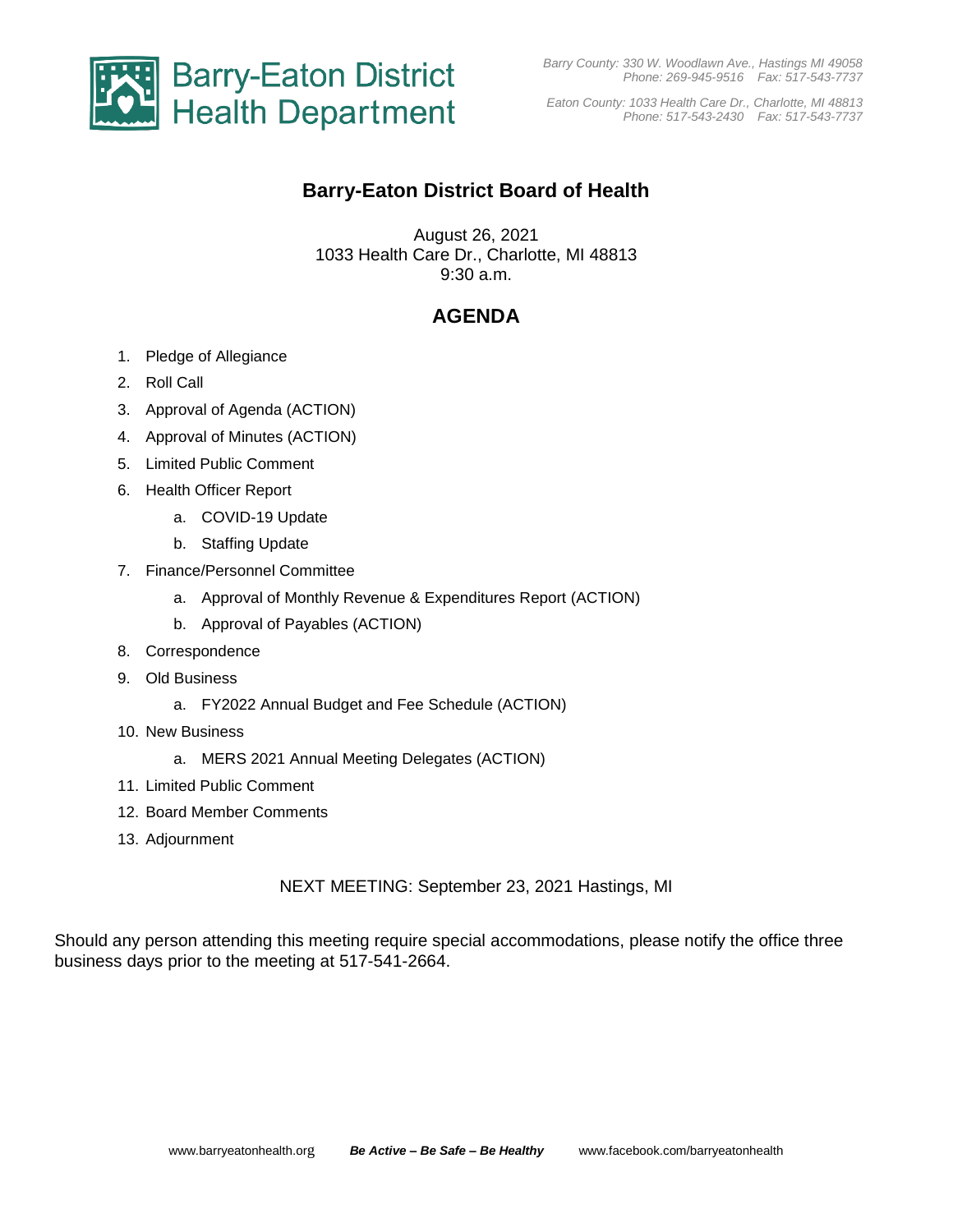*Barry County: 330 W. Woodlawn Ave., Hastings MI 49058 Phone: 269-945-9516 Fax: 517-543-7737*



*Eaton County: 1033 Health Care Dr., Charlotte, MI 48813 Phone: 517-543-2430 Fax: 517-543-7737*

## **Barry-Eaton District Board of Health Finance/Personnel Committee**

August 26, 2021 1033 Health Care Dr., Charlotte, MI 48813 9:00 a.m.

- 1. Approval of Agenda
- 2. Limited Public Comment
- 3. Approval of Monthly Revenue and Expenditures Report
- 4. Approval of Payables
- 5. Old Business
	- a. FY2022 Annual Budget and Fee Schedule
- 6. New Business
- 7. Adjournment

NEXT MEETING: September 23, 2021 Hastings, MI

Should any person attending this meeting require special accommodations, please notify the office three business days prior to the meeting at 517-541-2664.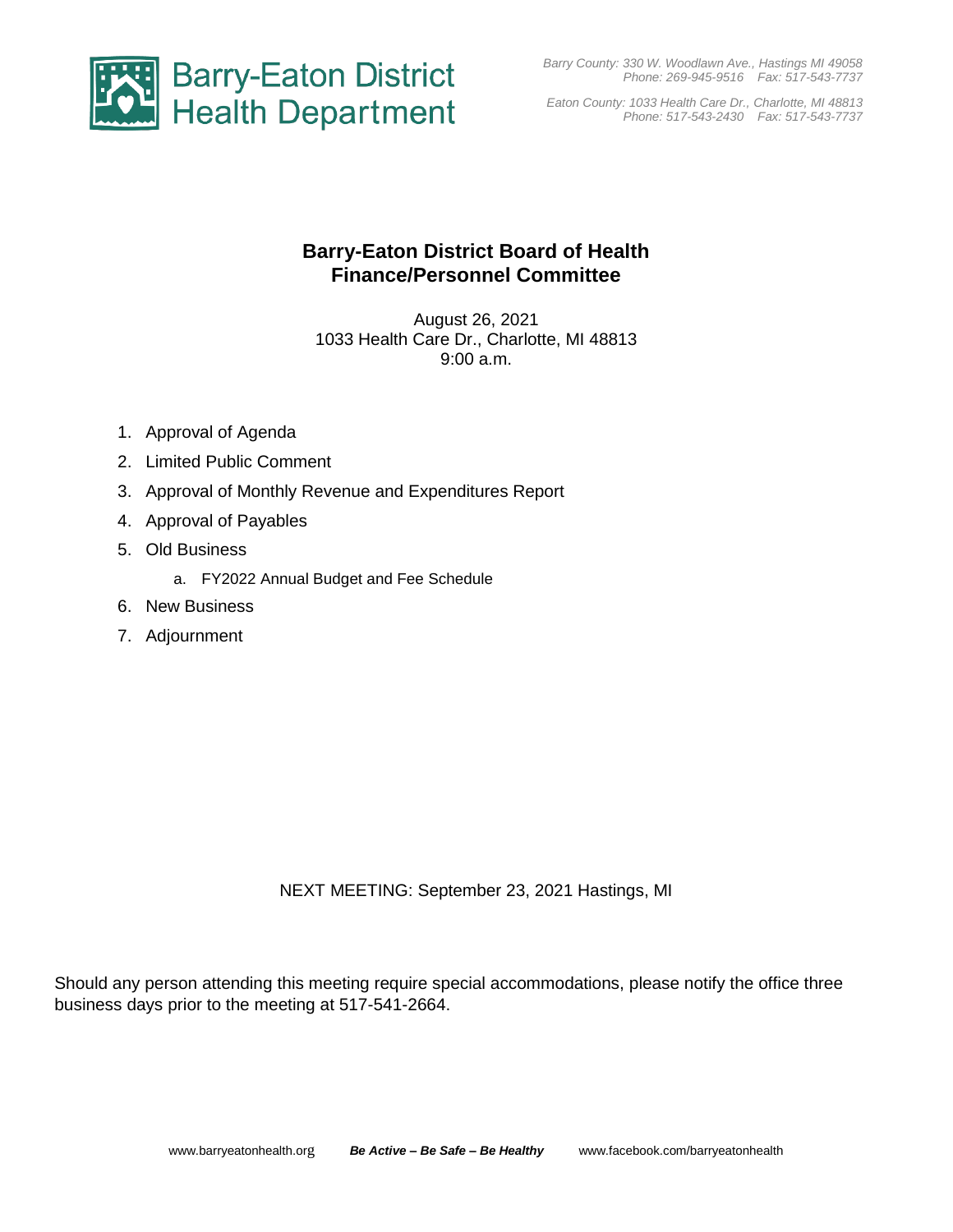

*Eaton County: 1033 Health Care Dr., Charlotte, MI 48813 Phone: 517-543-2430 Fax: 517-543-7737*

#### Minutes of the Board of Health Regular Meeting August 26, 2021 1033 Health Care Dr., Charlotte, MI

Meeting was called to order by Chairperson Geiger at 9:30 a.m.

| 1. | Pledge of<br>Allegiance          | All present joined in for the Pledge of Allegiance.                                                                                                                                                                                                                                                                                                                                                                                                                                                                                                                                                                                                                                                                                                                                                                                       |
|----|----------------------------------|-------------------------------------------------------------------------------------------------------------------------------------------------------------------------------------------------------------------------------------------------------------------------------------------------------------------------------------------------------------------------------------------------------------------------------------------------------------------------------------------------------------------------------------------------------------------------------------------------------------------------------------------------------------------------------------------------------------------------------------------------------------------------------------------------------------------------------------------|
| 2. | <b>Roll Call</b>                 | Board Members Present: Commissioner Joe Brehler, Commissioner Dave<br>Jackson, Commissioner Jeremy Whittum, Commissioner Blake Mulder,<br>Commissioner Ben Geiger and Commissioner Jon Smelker.<br>Staff Present: Colette Scrimger (Health Officer), Andrew Roush (Administrative<br>Services Director), Anne Barna (Planning and Health Promotion Director),<br>Alyssa Picone (Personal Community Health Director) and Taylor Olsabeck<br>(Epidemiologist).                                                                                                                                                                                                                                                                                                                                                                              |
| 3. | Approval of<br>Agenda            | Motion by Commissioner Whittum, supported by Commissioner Jackson to<br>approve the agenda as provided. All ayes, motion carried.                                                                                                                                                                                                                                                                                                                                                                                                                                                                                                                                                                                                                                                                                                         |
|    | 4. Approval of<br><b>Minutes</b> | Motion by Commissioner Jackson, supported by Commissioner Mulder to<br>approve the July 2021 Meeting minutes as provided. All ayes, motion carried.                                                                                                                                                                                                                                                                                                                                                                                                                                                                                                                                                                                                                                                                                       |
| 5. | <b>Limited Public</b><br>Comment | Amanda Wilson, a pediatric nurse in Lansing, advocated for the Agency to issue<br>a mask mandate for schools within the district. John Hopkins cited examples<br>and offered concern that information concerning adverse effects of masking and<br>vaccinations is not being shared with public.                                                                                                                                                                                                                                                                                                                                                                                                                                                                                                                                          |
| 6. | <b>Health Officer</b><br>Report  | COVID-19 Update<br>а.<br>Taylor and Anne made a presentation to the Board, detailing current<br>case load, area positivity rates, hospital capacity, delta variant<br>characteristics and school statistics. Discussion followed and questions<br>were answered.<br>b. Staffing Update<br>Alyssa Picone, who started at the end of July, was introduced as the<br>new Personal Health Director. Dr. Julie Kehdi has accepted the Medical<br>Director position and will begin September 1st. Dr. Woodall has agreed<br>to stay with the Agency through September 24th. This will allow an<br>overlap within the position, giving time for learning and orientation.<br>Other vacant positions including Clinic Assistant, Nurse, Environmental<br>Health Supervisor and H&V Technician are still actively seeking<br>qualified candidates. |
| 7. | Finance/Personnel<br>Committee   | Approval of Monthly Revenue and Expenditures Report<br>а.<br>Motion by Commissioner Whittum, supported by Commissioner Smelker<br>to approve the monthly revenue and expenditures report for July 2021<br>as presented. All ayes, motion carried.                                                                                                                                                                                                                                                                                                                                                                                                                                                                                                                                                                                         |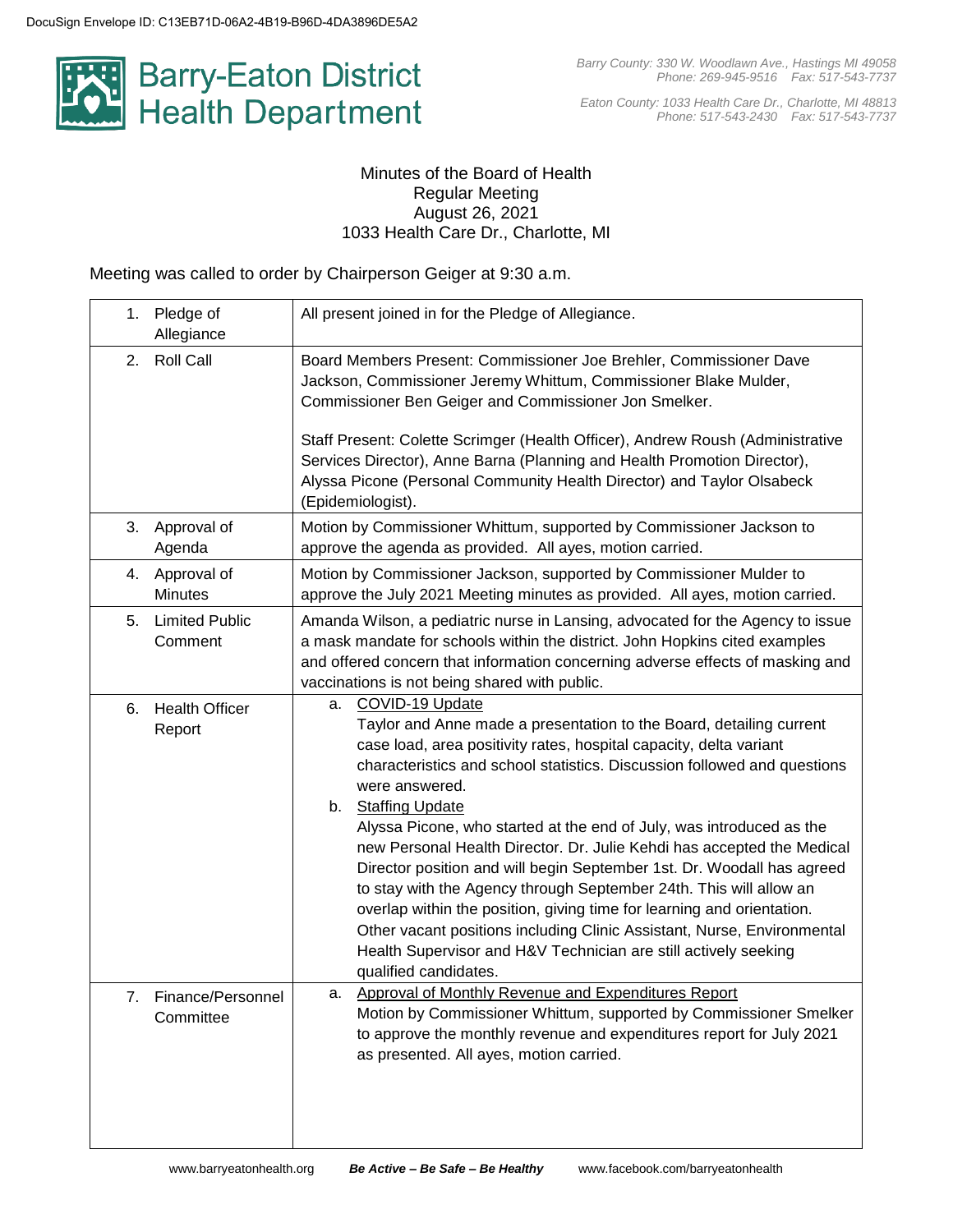### Page 2 Minutes of the Barry-Eaton District Board of Health August 26, 2021

| Correspondence<br>8.          | <b>Approval of Payables</b><br>$b_{-}$<br>Motion by Commissioner Mulder, supported by Commissioner Whittum<br>to approve the July 2021 payables in the amount of \$467,991.78.<br>Roll call vote: Jackson - YES, Geiger - YES, Whittum - YES, Smelker -<br>YES, Mulder - YES, Brehler - YES. Motion carried.<br>The Board was presented with Ingham County Board of Commissioners                                                                                                                                                                 |
|-------------------------------|---------------------------------------------------------------------------------------------------------------------------------------------------------------------------------------------------------------------------------------------------------------------------------------------------------------------------------------------------------------------------------------------------------------------------------------------------------------------------------------------------------------------------------------------------|
|                               | Resolution #21-437, Supporting the Independent Decision Making of Public<br>Health Officers. Also, a letter from MALPH Executive Director, Norm Hess,<br>regarding school masking policies and urging county governments to encourage<br>and heed the advice of their local health departments.                                                                                                                                                                                                                                                   |
| <b>Old Business</b><br>9.     | a. FY2022 Annual Budget and Fee Schedule<br>Motion by Commissioner Brehler, supported by Commissioner Mulder<br>to approve the FY2022 Annual Budget and Fee Schedule. Roll call vote:<br>Whittum - YES, Smelker - YES, Mulder - YES, Brehler - YES, Jackson<br>- YES, Geiger - YES. Motion carried.                                                                                                                                                                                                                                               |
| 10. New Business              | MERS 2021 Annual Meeting Delegates<br>а.<br>Motion by Commissioner Mulder, supported by Commissioner Jackson<br>to approve Taresa Lucas as the Employer delegate and Kami Sanders<br>(primary) and Chelsea Switzer (alternate) as Employee Delegates, to<br>attend the MERS 2021 Annual Meeting. All ayes, motion carried.                                                                                                                                                                                                                        |
| 11. Limited Public<br>Comment | Keara Hilton stated she appreciates when parents are given the ability to make<br>informed decisions for their family's wellbeing and asked the Board to consider<br>the risk versus benefit trade off of masking policies. Bethany Matthews<br>questioned the PCR test's ability to distinguish between Covid and Influenza<br>and also mentioned the God given disease tolerance within our bodies to fight<br>off infections. John Hopkins added that he and his family had all been<br>diagnosed with Covid and experienced minimal symptoms. |
| 12. Board Member<br>Comments  | Commissioner Whittum inquired about the Eaton Clinic facility improvements.<br>Boards members also extended their welcome to Alyssa and expressed their<br>appreciation for the efforts of Agency staff and volunteers.                                                                                                                                                                                                                                                                                                                           |
| 13. Adjournment               | The Chair adjourned the meeting at 11:03 a.m.                                                                                                                                                                                                                                                                                                                                                                                                                                                                                                     |

DocuSigned by:

Ben Geiger, Chair\_\_\_\_\_\_\_\_\_\_\_\_\_\_\_\_\_\_\_\_\_\_\_\_\_\_\_\_\_\_\_\_\_\_Colette Scrimger, Health Officer\_\_\_\_\_\_\_\_\_\_\_\_\_\_\_\_\_

DocuSigne